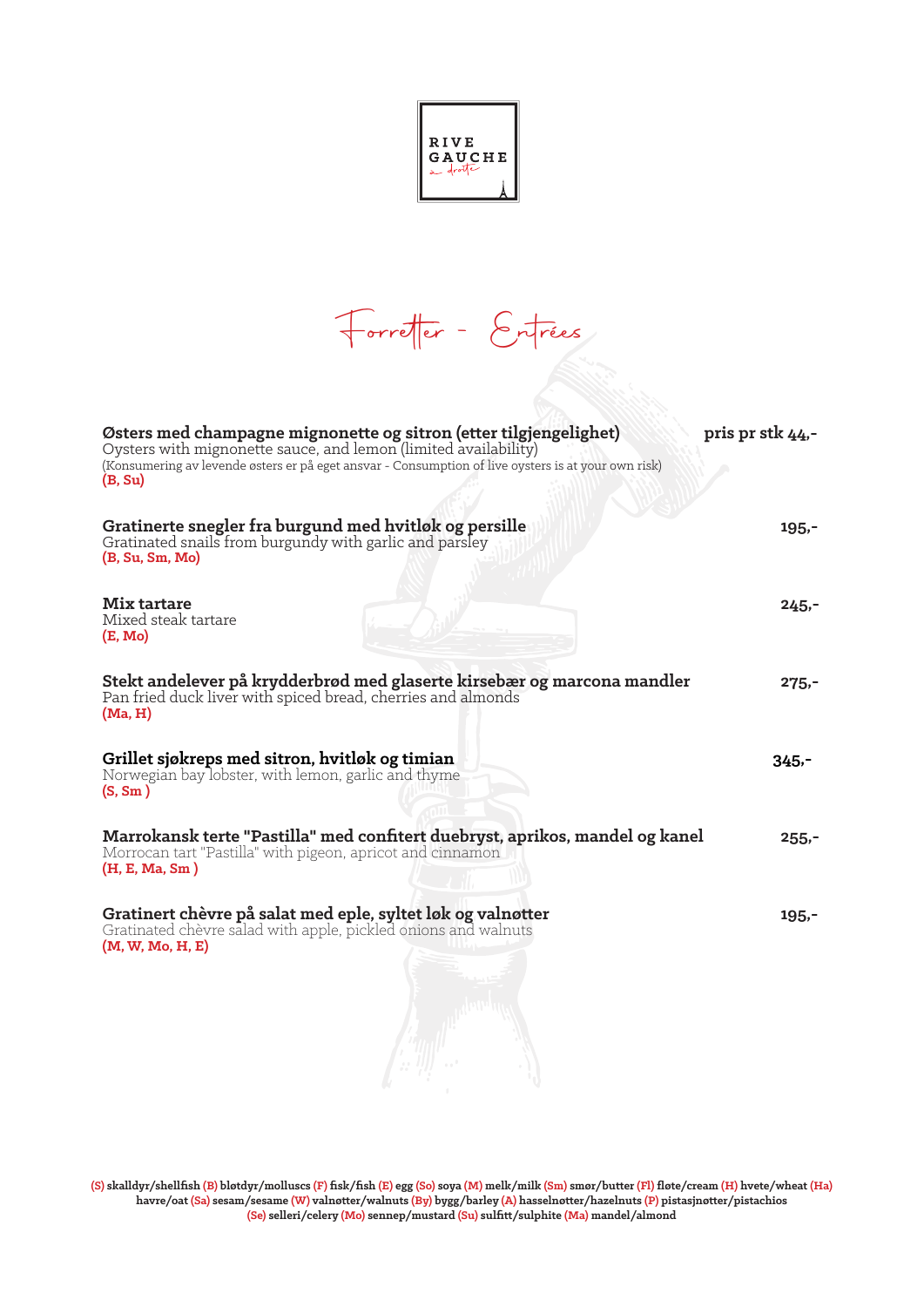**RIVE** GAUCHE

Hovedretter - Main courses

## **Vegetar - Vegetarian**

**"Chou-fleur en croûte" blomkål med comtésaus og salat med crispy grønnsaker 345,-** Crusted Cauliflower with comté cheese sauce and a salad with crispy vegetables **(E, H, Fl, M, Su, Se) Fisk - Fish** Kveite med pomme puré, sopp og brunet smør med kapers **1986** - 1995, 1995, 1995, 1995, 1995, 1995, 1995, 1995, 1995, 1995, 1995, 1995, 1995, 1995, 1995, 1995, 1995, 1995, 1996, 1997, 1997, 1997, 1997, 1997, 1997, 1997, 199 Halibut with pomme puré, mushroom and browned butter with capers **(F, Sm,Fl, ) Pannestekt piggvar med merguez pølse, maiskrem og spinat 425,-** Pan fried turbot, merguez sausage, creamed corn and spinach **(F, Sm, Su, Fl) Kjøtt - Meat Steak au poivre, indrefilet av okse med peppersaus, løkringer, pommes purè og salat med parmesan 425,-** Steak au poivre, beef tenderloin, with pepper sauce, potato purè and salad with parmesan **(Su, Fl, Se, M, Sm) Sitronglasert secreto iberico med hjertesalat, brunede hasselnøtter og romescosaus 395,-** Lemon glazed secreto iberico with little gem lettuce, hazelnuts and romesco sauce **(Sm, A,M, Fl, Ma) Gjøkalvcarré med spätzle, féve bønner og kremede morkler 465,-** Rack of veal with spätzle, fava beans and creamy morrels **(Su, Sm, Fl, E, Hv)**

**(S) skalldyr/shellfish (B) bløtdyr/molluscs (F) fisk/fish (E) egg (So) soya (M) melk/milk (Sm) smør/butter (Fl) fløte/cream (H) hvete/wheat (Ha) havre/oat (Sa) sesam/sesame (W) valnøtter/walnuts (By) bygg/barley (A) hasselnøtter/hazelnuts (P) pistasjnøtter/pistachios (Se) selleri/celery (Mo) sennep/mustard (Su) sulfitt/sulphite (Ma) mandel/almond**